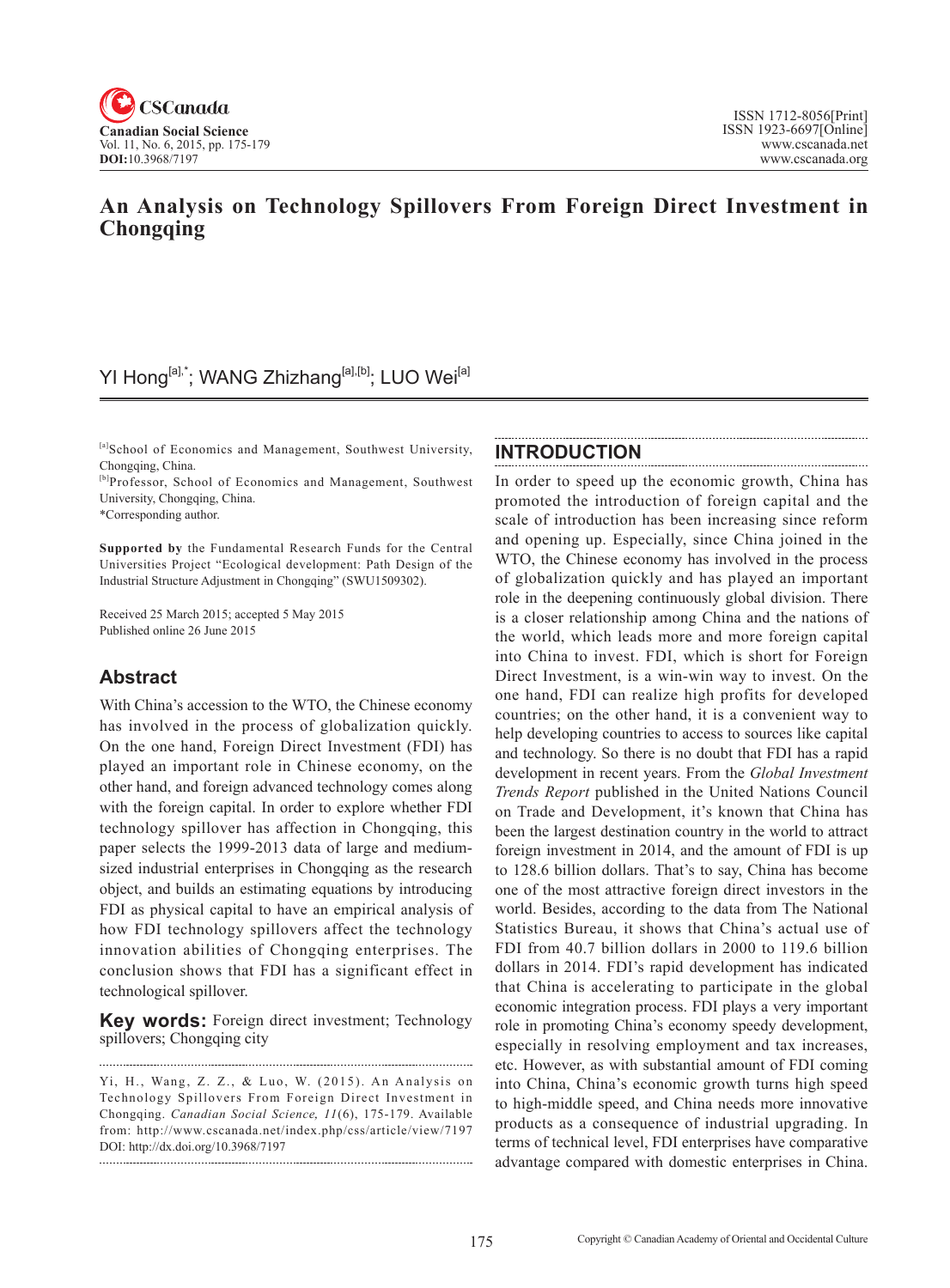So Chinese people pay increasingly attention to FDI effect on China's economic and technological progress, and want to know whether FDI in China domestic enterprises have technology spillover effect. If there are, what are the characteristics? In recent years, foreign and domestic scholars have made some heated discussions on advantages and disadvantages of FDI to the local economic development. Some scholars think that successful foreign enterprises have a positive effect on domestic enterprises, which promotes the marketization process and also improve the competitiveness of products and enterprises in the host country. On the contrary, other scholars hold the opinion that FDI threaten the host country's economic security. Anyway, there is no doubt that FDI, as an important part of China economy, promotes a longstanding and sustained development.

Chongqing, located in the upstream of the Yangtze River's golden waterway, has so many fascinating advantages such as completed infrastructural facilities, abundant human recourses, convenient traffic condition and excellent investment environments, so it has attracted substantial amount of FDI. There were 312 FDI enterprises in Chongqing by 2013, and most of them were telecommunication equipment, computer, and electronics manufacturing as well as automobile manufacturing industries. In 2013, the proportion of total industrial output which was valued RMB328.4 billion in the GDP of Chongqing had risen to 28.8%, while the proportion of FDI valued 10.5 billion dollars in fixed assets gross investment of Chongqing had risen to 7.1%. There is no doubt that FDI has made an important contribution to Chongqing's economy.

Developing countries also can access to advanced technology by introducing FDI to improve the technology level of local enterprises. However, it is a difficult way to realize technology transfer and progress by making use of FDI, because it depends not only on the characteristics and nature of FDI technology, but also on the enterprises' absorptive capacity and the development level of social economy in host country. According to the above-mentioned analysis, we can know that a lot of scholars have studied on technology spillover from FDI, and have gotten some different conclusions. So how about Chongqing? Is there technology spillover from FDI, and what features it has? This paper based on the former analysis, selects the 1999-2013 data of large and medium-sized industrial enterprises in Chongqing as the research object, and build an estimating equations introducing FDI as physical capital to on how FDI technology spillovers affect the technology innovation abilities of Chongqing enterprises. In this paper, the  $2<sup>nd</sup>$  part makes a literature review, and then it has an empirical analysis on the  $3<sup>rd</sup>$  part, finally it provides some briefly policy suggestions.

## **1. LITERATURE REVIEW ON SPILLOVER EFFECTS**

Many scholars have analyzed cross-section data, time series data and panel data from all over the world to know how FDI technology spillovers affect the economics development, for example, these empirical researches and experience analysis mainly focus on capital accumulation, direct economy growth and technology spillovers. However, the results are widely divergent. Some scholars hold the idea that FDI technology spillovers are obvious. Cavas (1974) selected the cross section data of manufacturing industries that had attracted substantial amount of FDI from Canada and Australia in 1962 and 1966 to inspect FDI technology spillovers. He found that FDI from multinational enterprises had no evident technology spillover effect on their domestic private sectors while effect on their subsidiaries in the two host countries. Cavas also found that by introducing FDI, Australia had improved its resource allocation efficiency and promoted technology progress, even Canada had produced the technology progress and technology transfer. Liu (2000) analyzed the panel data of British manufacturing industries from 1991 to 1995, and he made conclusion that there was a significant technology spillover effect in British manufacturing industries. Mi and Yum (2013) figured out in the *Asia Development Bank Report* that FDI introduced by China would make negative effects on the productivity of native firms in the same location, but it would make positive technology spillover effects on enterprises in the same area. In the long term, the positive effects would restrain the negative ones by the mechanism of the Labor Market. As contrasted to these studies, other scholars think that FDI technology spillovers are unobvious. Contrary to the above researches, some study says that the technology spillover effect form FDI is not obvious. When Blomstrom and Kokko (1998) had a study on the FDI technology spillover effects in Mexico, they found that for low productivity native firms, foreign companies did not significantly affect their labor productivity. Rafaelita and Fernando (2010) found that FDI introduced by Philippines had promoted the growth of domestic economy, but brought a limited effect on technology spillover, and to make a more significant spillover effect on host countries, need some more comprehensive measures, for example, related the foreign and domestic enterprises engaging in the same professional production, and also need encourage the domestic enterprises into high-end industrial chain, etc.. Ewert (2012) also found that the technology spillover effects on South Africa were limited by analyzing the data for manufacturing enterprises. What is more? The others believed that the spillover effect from FDI to be realized needs some certain conditions. Brian & Harrison by analyzing the panel data of manufacturing from Venezuela found that whether the enterprises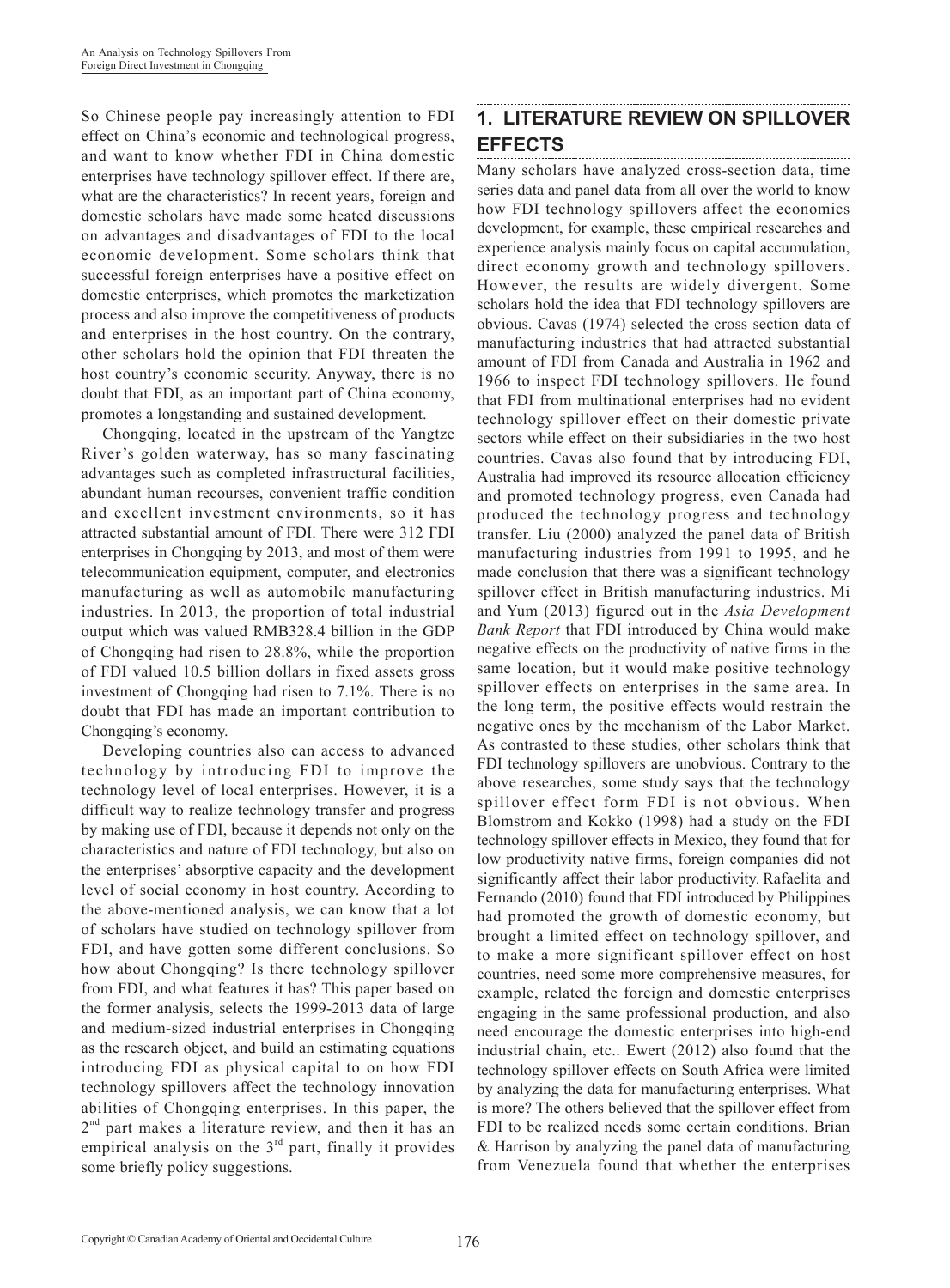benefitted from the spillover effect of FDI mainly depends on the participation of the joint ventures. Cantwell (1989) systematic researched the response of European market to United States multination firms during 1955 to 1975, and he found that only the enterprises, which had competitive advantage before the foreign investment in, could benefit positive technology spillover effect.

There are also many scholars analyzing the FDI technology spillover effect of overseas-funded enterprises in China. Liu (2009) and Sha (2013) analyzed the technology spillover effect on domestic and foreign companies among different technology development level, and found that FDI produced the technology spillover effect and promoted the domestic enterprises to improve their innovation abilities, and the technology development level gap between foreign and domestic enterprises had a nonlinear effect on the knowledge overflow and innovation of domestic firms. Cheung (2004), Li (2007) found that FDI technology spillovers is regional different in China. Feng (2012) verified that China existed technology spillover from FDI in general, but this kind of effect was comprehensive and heterogeneous. His research figured out that FDI technology spillover effects mainly existed in eastern and central regions of China.

The above researches can be divided into three categories: (a) Measure the FDI technology spillover effects on TFP of the host country from a perspective of technological progress. (b) Measure the FDI technology spillover effects on economic growth of the host country from a perspective of output growth. (c) Measure the FDI technology spillover effects on innovation capacitive of the host country from a perspective of independent innovation. However, most of these studies regard the whole China as the research object, and few of them choose a certain area to analyze. Therefore, are these study conclusions applicable to Chongqing or not? Based on this background, this paper, considering the fact that innovation is the power of science and technology progress, selects the large and medium-sized industrial enterprises in Chongqing as empirical object to inspect how technology spillovers from FDI affect their technology innovation ability.

# **2. MODEL BUILDING, INDEX SELECTION AND DATA SOURCES ON TECHNOLOGY SPILLOVER EFFECTS**

### **2.1 Model Building**

Assuming the knowledge production function of the large and medium-sized enterprises of Chongqing is:

$$
ZL = AK^{\alpha} L^{\beta}.
$$
 (1)

*ZL, A, K* and *L* respectively represent knowledge production, technical progress rate, material capital and human capital. In order to inspect how technology spillovers from FDI affect Chongqing's economy, the model introduces *FDI* as a variable. Then lets the material capital stock is expressed as the weighted average of domestic capital and FDI, namely  $K^{\alpha} = K^{\alpha l}_{d} F D I^{\alpha 2}$ , thus:

$$
ZL = AK_d^{al}FDI^{al}L^{\beta}.
$$
 (2)

And then takes the natural logarithm on both sides of the equation b):

$$
LnZL = LnA + a1LnKd + a2LnFDI + βLNI.
$$
 (3)

However, it considers that FDI has time-lag effect on knowledge production, so the model introduces the lagging of the *FDI* variable in the equation c), thus:

$$
LnZL = LnA + \alpha LnK_d + \theta_i LnFDI_{i,i} + \beta LNl.
$$
 (4)

In the Equation (4), the model identifies *i*=1, 2, 3, 4. So the Equation (4) is the final estimated model.

#### **2.2 Index Selection**

In this paper, the model selects the time series data from 1990 to 2013 of the large and medium- sized industrial enterprises of Chongqing as the sample data. *ZL* is on behalf of patents authorization account of these enterprises. Considering the availability of the data, the model chooses the patents authorization account of mining enterprises as the proxy variable. The variable *K*, which can be worked out by using the index of intramural expenditure on R&D to deflate nominal R&D capital stock, is on behalf of real R&D capital stock of enterprises in Chongqing (regard 1999 as the base period). Nominal R&D capital stock is computed with Perpetual Inventory Method put forward by Goldsmith in 1951, the formula is:

$$
K_t = K_{t-1}(1 - \delta) + I_t.
$$
 (5)

 $K_t$  and  $K_{t-1}$  respectively represent the nominal R&D capital stock in year  $t$  and the year lag.  $\delta$  is depreciation rate of the R&D capital, and the model assigns it 15% according to Bai  $(2007)$ .  $I_t$  is nominal intramural expenditure on R&D in year *t*. R&D capital stock during the base period is computed with:

$$
K_0 = I_0 / (g + \delta).
$$
 (6)

 $K_0$  is R&D capital stock during the base period;  $I_0$  is intramural expenditure on R&D during the base period; and *g* is average growth rate of nominal intramural expenditure on R&D during the base period. The index of intramural expenditure on R&D is from weighted average of price index of investment in fixed assets (PIIFA) and consumer price index (CPI) according to Bai's research, and the weight respectively is 0.62 and 0.38, thus:

Index of intramural expenditure on  $R&D = 0.62*$  PIIFA+  $0.38*CPI.$  (7)

The variable *L* presents number of persons for R&D in large and medium-sized industrial enterprises, and the model selects the number of science and technology institutions in scientific and technological activities of large and medium-sized industrial enterprise as the real assessment index considering the availability and consistency of the data. *FDI* is amount of real foreign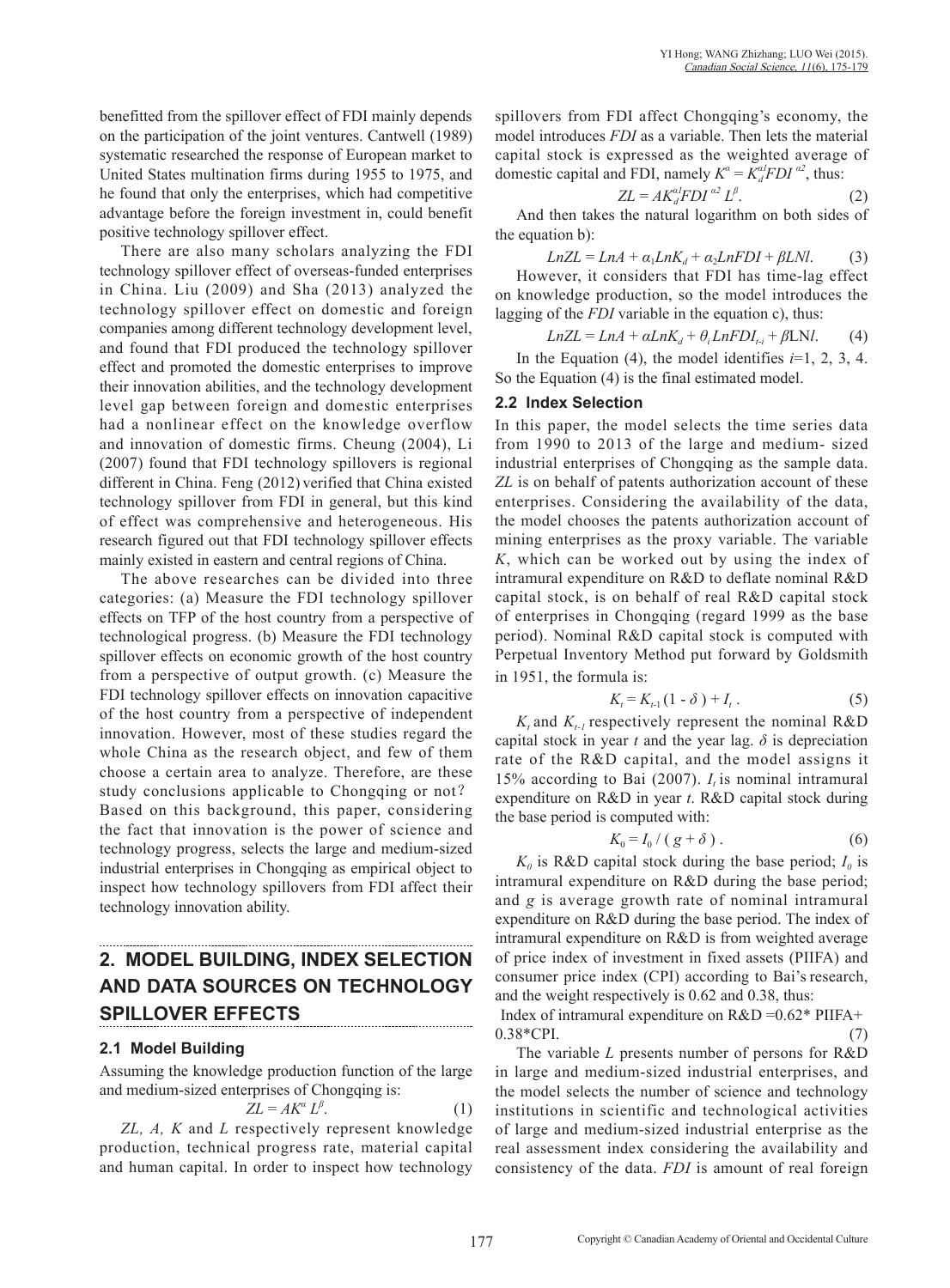direct investment presented by the constant price in year 1999, and the model uses the annual average exchange rate to convert the unit of nominal FDI from dollar to RMB. Besides, price index is PIIFA in Chongqing (regard 1999 as the base period). This paper uses the data from 1999 to 2012, and the datum is from the website of the National bureau of Statistics (http://www.stats.gov.cn/) and *Chongqing Statistical Yearbook (2000-2013).*

## **3 . E M P I R I C A L R E S U L T S O N TECHNOLOGY SPILLOVER EFFECTS**

In this paper, the model analyzes the logarithmic type of data sample with the OLS method of Eviews 7.2. The results are as follows.

#### **Table 1 The Test Results**

|                         | $i=1$                        | $i=2$                        | $i = 3$                      | $i = 4$                      |
|-------------------------|------------------------------|------------------------------|------------------------------|------------------------------|
| The<br>constant<br>term | $-13.6045***$<br>$(-6.5844)$ | $-12.5113***$<br>$(-5.3334)$ | $-11.4806***$<br>$(-5.1444)$ | $-12.3578***$<br>$(-5.3385)$ |
| LnL                     | $-0.2266$<br>$(-0.1920)$     | $-0.6100$<br>$(-0.4957)$     | $-0.6866$<br>$(-0.6639)$     | $-0.9213$<br>$(-0.1102)$     |
| LnK                     | 1.0926**<br>(2.3764)         | 1.0556**<br>(2.3078)         | $0.8637*$<br>(2.1696)        | 0.4411<br>(1.1659)           |
| $LnFDI_{t,i}$           | $-0.0480$<br>$(-0.2480)$     | 0.1078<br>(0.4875)           | 0.2955<br>(0.2161)           | $0.5152*$<br>(2.3551)        |
| Adjusted $R^2$          | 0.9413                       | 0.9000                       | 0.8975                       | 0.9019                       |
| Durbin-<br>Watson       | 0.8696                       | 1.0027                       | 1.5679                       | 1.7355                       |
| <i>F</i> -statistic     | 48.1368                      | 33.9926                      | 30.1925                      | 28.5692                      |

*Note.* Figures in Table 1 present the correlation coefficient; value in parentheses is the t-statistic regression coefficient, \*, \*\* and \*\*\* respectively represent they are significant at 10%, 5% and 1% level on a statistical basis.

Given a significant level, make the F statistical distribution, whose first freedom degree is 3 and second freedom degree is 14, and get the threshold value is  $F_{0.01}(3,14) = 5.56$ . We can obviously see that all the *F*-statistical values of four regression results is exceed 5.56, so it illustrates the linear relationship of this model was significant at 99% level on a statistical basis.

However, the values of *D. W.* are little deviation, so the model is in the presence of autocorrelation seriously. Besides, the coefficient of variable Ln*L* does not pass the *t*-statistical test, which shows that there is a strong possibility that its coefficient value is likely to be zero. Then we delete the variable Ln*L* from this model and have a linear regression analysis again, finding that all the variable coefficient are passed the t-statistical when  $i = 4$ , so the regression equation is :

Ln*ZL* = -12.3969 + 0.4046Ln*K* + 0.5138Ln*FDI*-4. (8) (-5.8475) (2.3780) (2.5386)

Adjusted  $R^2 = 0.9157$  *F*-statistic=49.8880 D.W.=1.7410 The economical relation of this model is reasonable,

and it passes the statistical and econometrics tests. So it is appropriate of this model for analyzing the technology spillover effects from FDI to large and medium-sized industrial enterprises in Chongqing.

From the analysis above, the following conclusions can be drawn. a) Human capital does not have significant effect on the total amount of patents for authorization. But in fact, the human capital is able to influence on the ability of absorbing technology spillovers even the spillovers from FDI of one certain country or district. According to the reality in Chongqing, it is speculated that the empirical results against the facts maybe are related to the current situation that the enterprises especially the large-scale enterprises are very lack of highlevel professional and technical talents in Chongqing. Therefore, human capital cannot play a substantial impact as itself existing, and its technology spillover effect is very weak. b) R&D capital stock has a positive effect on the total amount of patents authorization; and 1% for each increase in R&D capital stock, the amount of patent authorization increases 0.4046 percentage points because of  $\alpha$  = 0.4046. As one of the most important factors of the ability of absorbing technology spillovers, it goes without saying that the importance of R&D investment. Only if one certain country or district satisfies the research and development material requirements could it have a fantasy ability absorbing of technology spillovers form FDI. Many studies are consistent with the result: stock of R&D investment has a positive effect on ability of technology spillovers of one certain country or district to promote the digestion of external technology and the improvement of internal innovation. c) FDI has a positive effect on the amount of patent authorization, but it needs 4 years lag to act. This may be due to the large technology gap between domestic and foreign enterprises, so it should take a long time for domestic enterprises to absorb foreign enterprises technology. The value  $\theta_{4} = 0.5138$  stands for that 1% for each increase in FDI, the amount of patent authorization increases 0.5138 percentage points, whose effect exceeds that of R&D capital stock.

## **CONCLUSION**

The above analysis shows that the localization of product researches and the improvement of technical level driven by profits in foreign enterprises play an important role in promoting the technical innovation ability of Chongqing enterprises. Specific performance of this result in: Human capital does not have significant effect on the total amount of patents authorization, R&D capital stock has a positive effect on the total amount of patents authorization, and FDI has a positive effect on the amount of patent authorization, but it needs 4 years lag to act. However, at the same time, we should also pay attention to that domestic enterprises almost acquire non-core technology from FDI technology spillover effects through imitation,